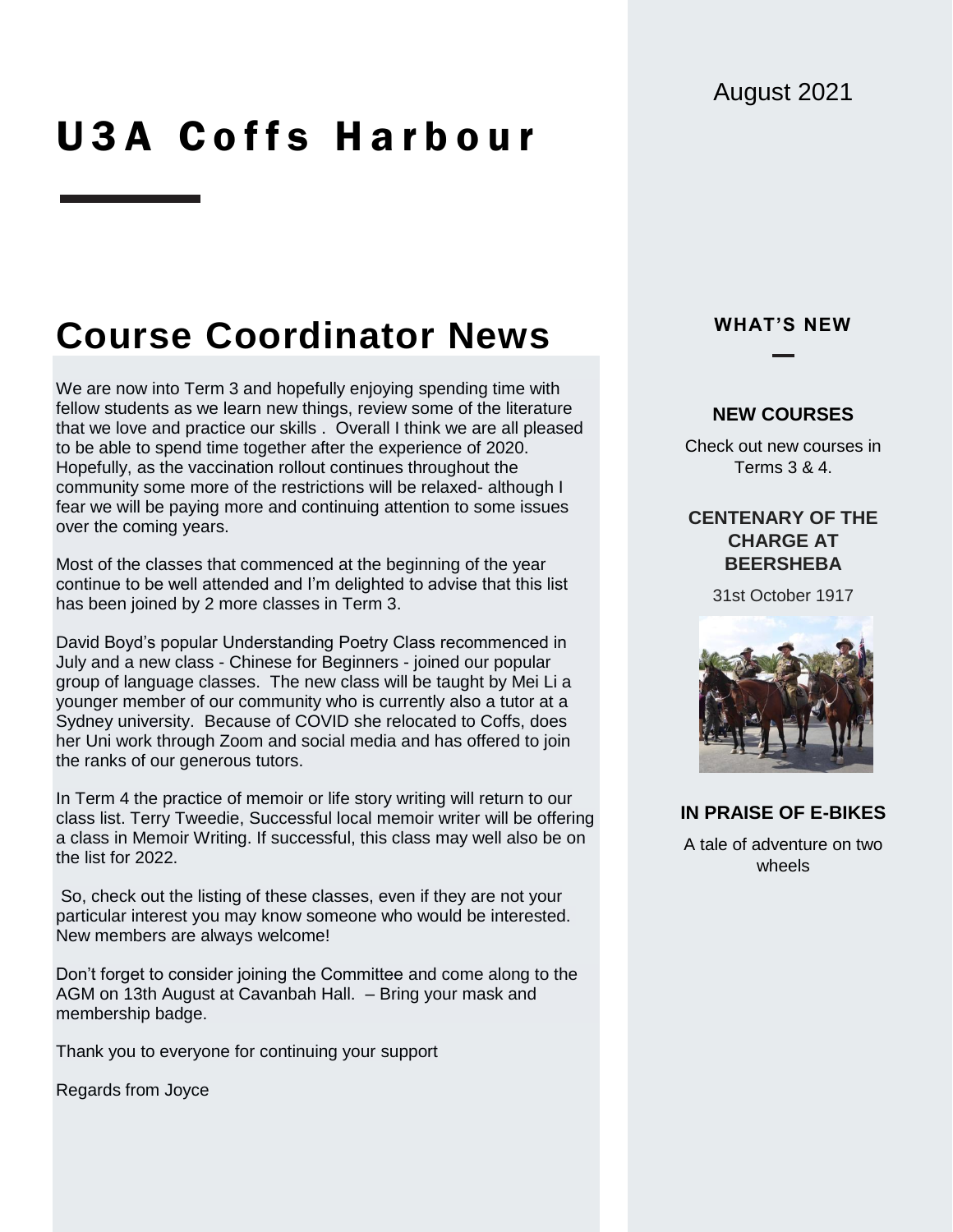### **CHARGE OF THE AUSTRALIAN LIGHT HORSE**

On 31<sup>st</sup> October, 2017 I was in the city of Beersheba (Be'er Sheva ) Israel, for the Centenary Celebrations which marked 100 years since the amazing "Charge of the Australian Light Horse". This charge was considered "one of the most strategic and decisive Allied victories of the 1<sup>st</sup> World War."

I was particularly keen to attend this event, as my father Charles Doherty was one of the  $12<sup>th</sup>$  Light Horse men who took part in this historic charge. Dad wrote an account which covered the lead up to, the charge and the end result ; after Beersheba had been captured and the precious water wells in the hands of the Allies. Several years ago, I gave his handwritten original copy to the Canberra War Memorial, along with other memorabilia. Since then, this account has appeared in full and excerpts by authors Jill Mather, Paul Daley, David W.Cameron et al. in war related publications.

It was an incredible day, starting with an early morning security screening prior to our entrance to the Beersheba War Cemetery, for the first official event…Here, along with entertainment, military displays (both Australian and New Zealand ) and running of "The Light Horse" film, our then P.M. Malcolm Turnbull and the Israeli P.M. Benjamin Netanyahu spoke impressively. The programme was quite long, but there was ample time pre and post to wander among the rows of the fallen and speak with so many visitors.

Word got around that I was an immediate direct descendent of one in the Charge and I was interviewed by the ABC, Sky, Prime and a local channel. The Prime interviewer was Hugh Whitfeld and the event was seen here at home by my sister and several others.( \*\*Hugh and I were both born and bred in Bingara, so we had time for a little chat as well.)

A street parade was enthusiastically cheered along with the contingent of Australians who were to take part in the Reenactment during the afternoon. This was to be a major part of the celebrations, but because the grounds were so dry and dusty, the "Charge" was a walk,..disappointing, but understandable; as horses and riders would have been completely enveloped in clouds of dust had they galloped as would have been the case in 1917. Memorable; none the less !!!!

Dad's account is quite long and descriptive .I'd like to just leave his last paragraph with you.

*"But the victory belongs to the horses. These Australian horses, after years of gruelling warfare – from Sinai and onwards, had; after days of reduced rations; carried an average of 18 stone in weight over 40 miles of steep and rugged country in one night. Then, following a burning day; after being without water for 27 hours; they carried off this gallant charge……4 miles through flying lead and over ground interspersed with natural and artificial obstacles; any of which would be quite sufficient to make the finest horses quail."*

(by Judith Estall (nee Doherty))





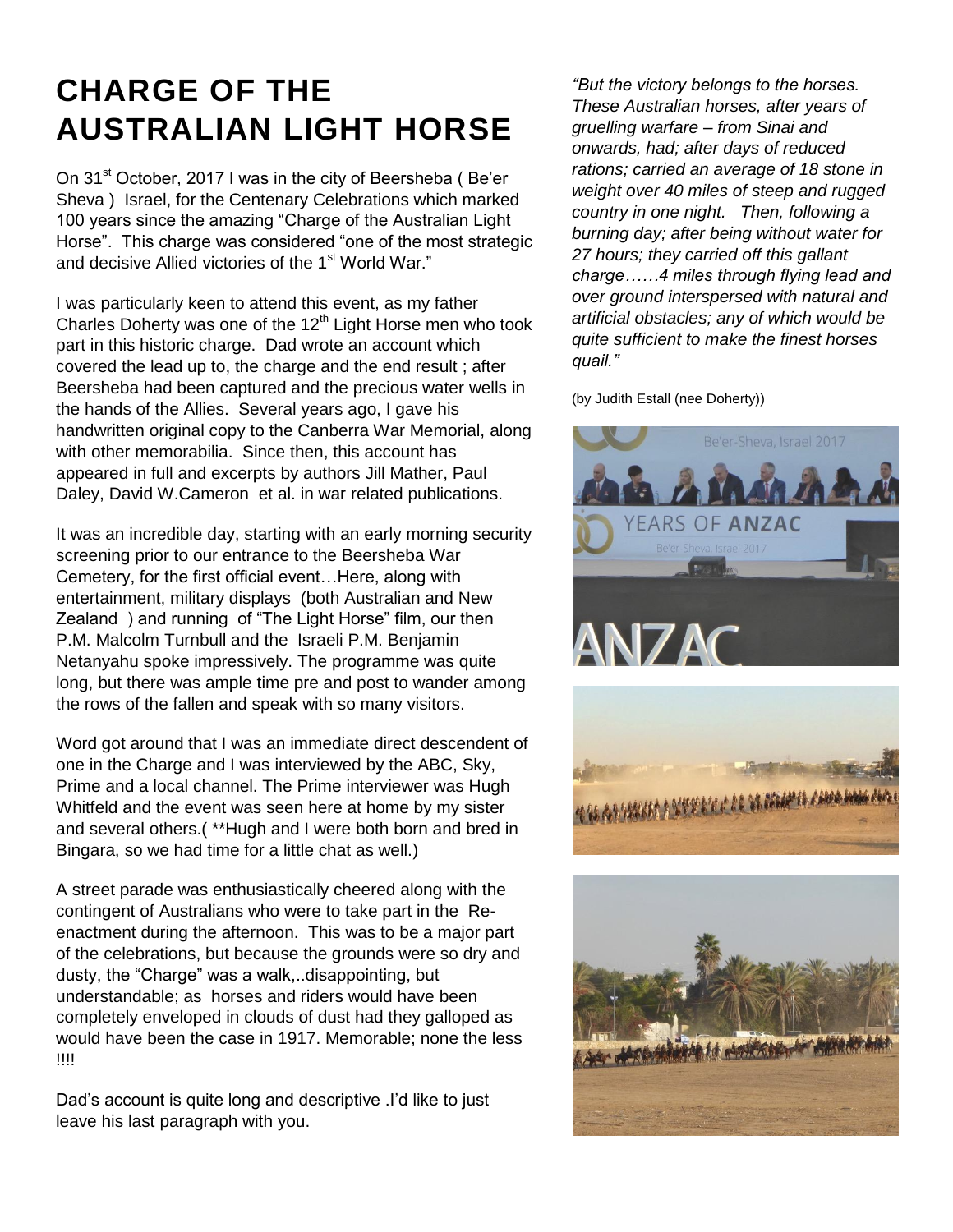## **IN PRAISE OF ELECTRIC BIKES**

I can't remember a time when I haven't owned a bicycle. But my love of bikes was expanded when my partner and I bought e-bikes about two years ago. Since then we have cycled a total of 5000km mostly in our local area apart from rides on rail trails in Victoria and South Australia.

With the e-bikes we can travel further, faster and with less pain while at the same time getting a good workout. We bought Trek mountain bikes in Coffs Harbour. We wanted bikes with a strong frame and enough "grunt" to get us safely up and down the dirt tracks near our home. We stay off the serious mountain bike tracks that fitter people ride.

Last week we rode from our home in Mylestom to Scotts Head then on to Bowraville and back home via the Bowraville to Bellingen Rd. There were four of we seniors in the group, three on bikes and one in the backup vehicle carrying boogie boards and wine. Dressed in hi-vis jackets and with lights front and rear, on day one we rode via Giinagay Way to Macksville and then along Scotts Head Rd to our AirBnB opposite the caravan park. Total ride 65km.

After a day in the sun enjoying the surf and the beach we took off for Bowraville via Macksville. This was a shorter ride; only 35 km. On our arrival Shane at the Bowraville pub made us very welcome. Our bikes were secured in the unused dining room downstairs. The bedrooms are comfortable, the verandahs sunny and the three women in the kitchen served a delicious evening meal.

The toughest but also the most scenic part of the trip was along Bellingen Rd. We worked hard to ride the mountainous part but enjoyed the speedy descent along the gravel and dirt road. The wide tyres on our bikes make them very stable on such a surface. We were pleased when we reached South Arm Rd and the tarmac knowing that we were on the homeward leg. The last day's ride was 50km making the total ride 150km.

So, we three riders, with an average age of 72, were weary and a bit leg sore the following days but already planning our next ride.

(by Margaret, Member of Hunter's U3A Surfing Group)



On the road



Scotts Head (photo supplied)



Bowraville Pub (photo supplied)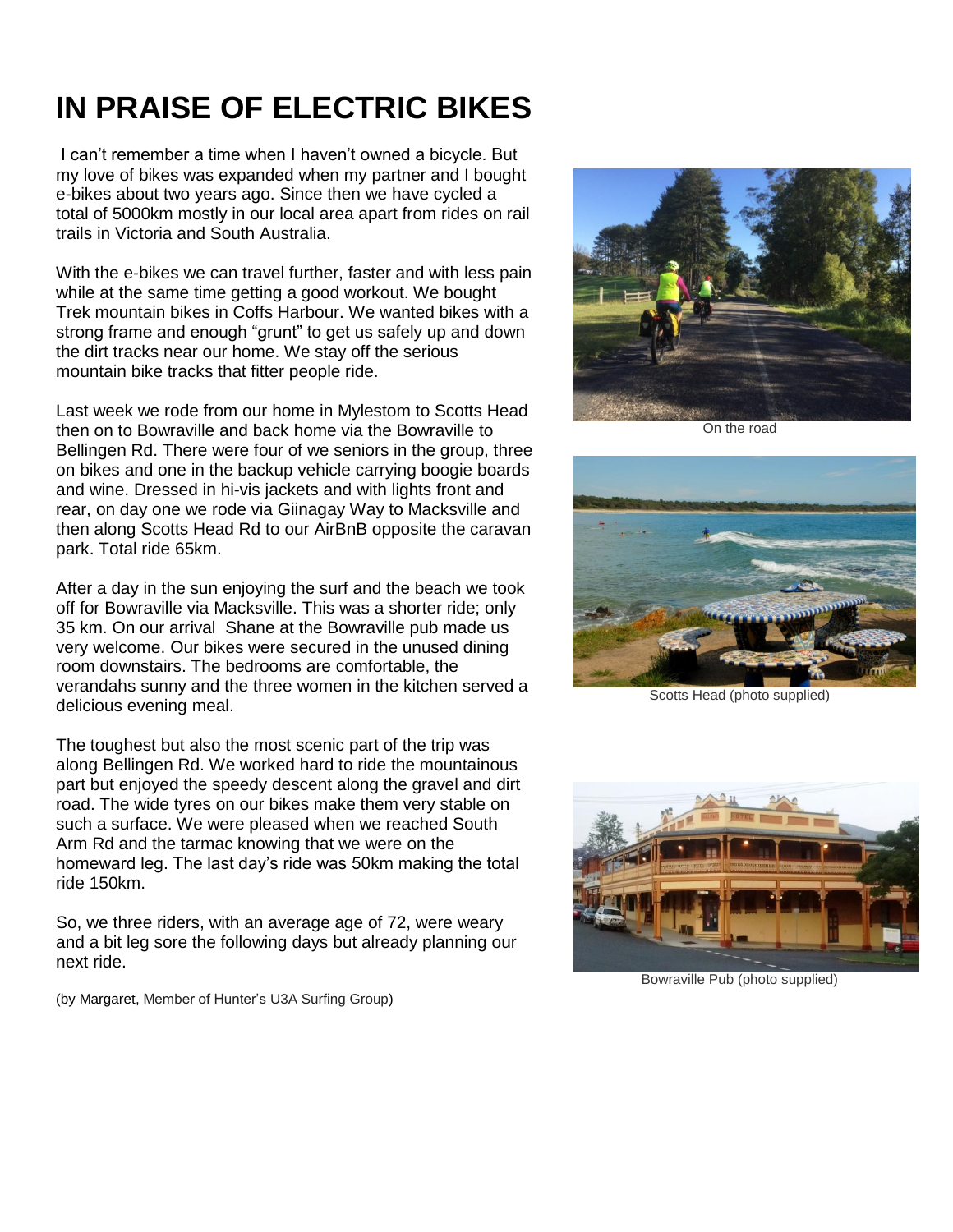## **Foodie Corner**

When I retired from professional life I followed a dream to exhibit at the local agricultural show. My mum was most impressed when I came away with a handful of ribbons for my first show entries. This year mum decided to have a go. She entered her lemons in the produce section and her family rum and cherry cake in the cooking section. Not only did mum win in both classes she entered but she won grand champion in both sections! The look on her face as she viewed her winning exhibits was priceless. Mum turned 94 this year and certainly lives up to her motto "you got to be in it to win it". Her advice: everyone should have a go at entering something into their local agricultural show.

(by Sue Elks)



## **A Poem**

I am older now. It doesn't seem reversible

Oh! Those photos! Supposedly of me! Why can't photos just go back to Kodak And take ages to be developed?

The truth? I am better now than ever. Better in ways important to me. More courageous. Humbler.

I like going on growing up. Loving my little corner of the world Belonging with strangers. Effortlessly. Interestingly.

All of us are safe enough. Now we are older.

(by Laurette Gautherot)

## **Just for a laugh**



The term "domestic housewife" implies that there are feral housewives, and now I have a new goal.

**Knowledge is knowing** a tomato is a fruit **Wisdom is not putting** it in a fruit salad **Philosophy is wondering** if a Bloody Mary counts

a smoothie